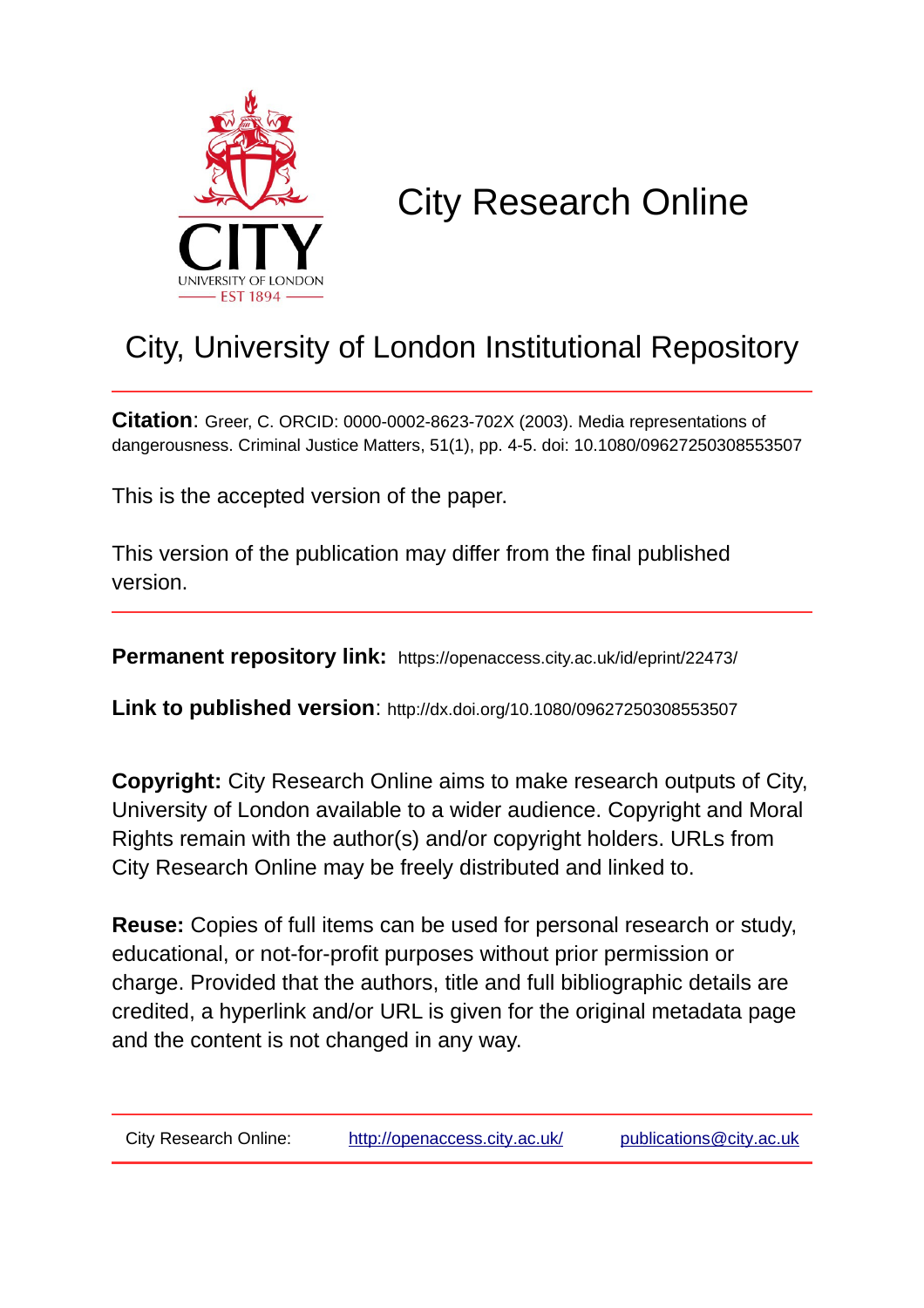Greer, C. (2003) 'Media Representations of Dangerousness', in Criminal Justice Matters, 51, Spring 2003: 4-5.

#### **MEDIA REPRESENTATIONS OF DANGEROUSNESS**

Media representations reflect a wide conceptualisation of 'dangerousness', which often bears little relation to professional definitions. This article considers the press representation of 'dangerous offenders' and wider notions of 'dangerousness' and 'risk', and discusses their construction in terms of both the determinants of newsworthiness and as a wider sociological phenomenon.

#### *Individual and Social Dangerousness*

Press representations of dangerousness tend to be constructed around two intertwining variants – individual and social. Individual dangerousness conjures images of recidivist, predatory offenders who encroach upon and violate the physical person. It is associated with  $-$  though not restricted to  $-$  those types of serious interpersonal crime which people imagine most vividly and are most afraid of. Social dangerousness relates to less serious, less immediately harmful activities; those crimes with which people may identify less viscerally, but which collectively are seen represent a threat to stability and social order. Images of car theft, vandalism, graffiti, underage drinking, and groups hanging around on street corners all summon notions of communities in decline, indifference to the social, and lack of respect for authority and law and order.

Though these categories are not mutually exclusive, their representation in the press can be quite distinct. Collectively, they serve as a conduit for widespread public fears and anxieties about rising levels of offending, personal safety and social decay,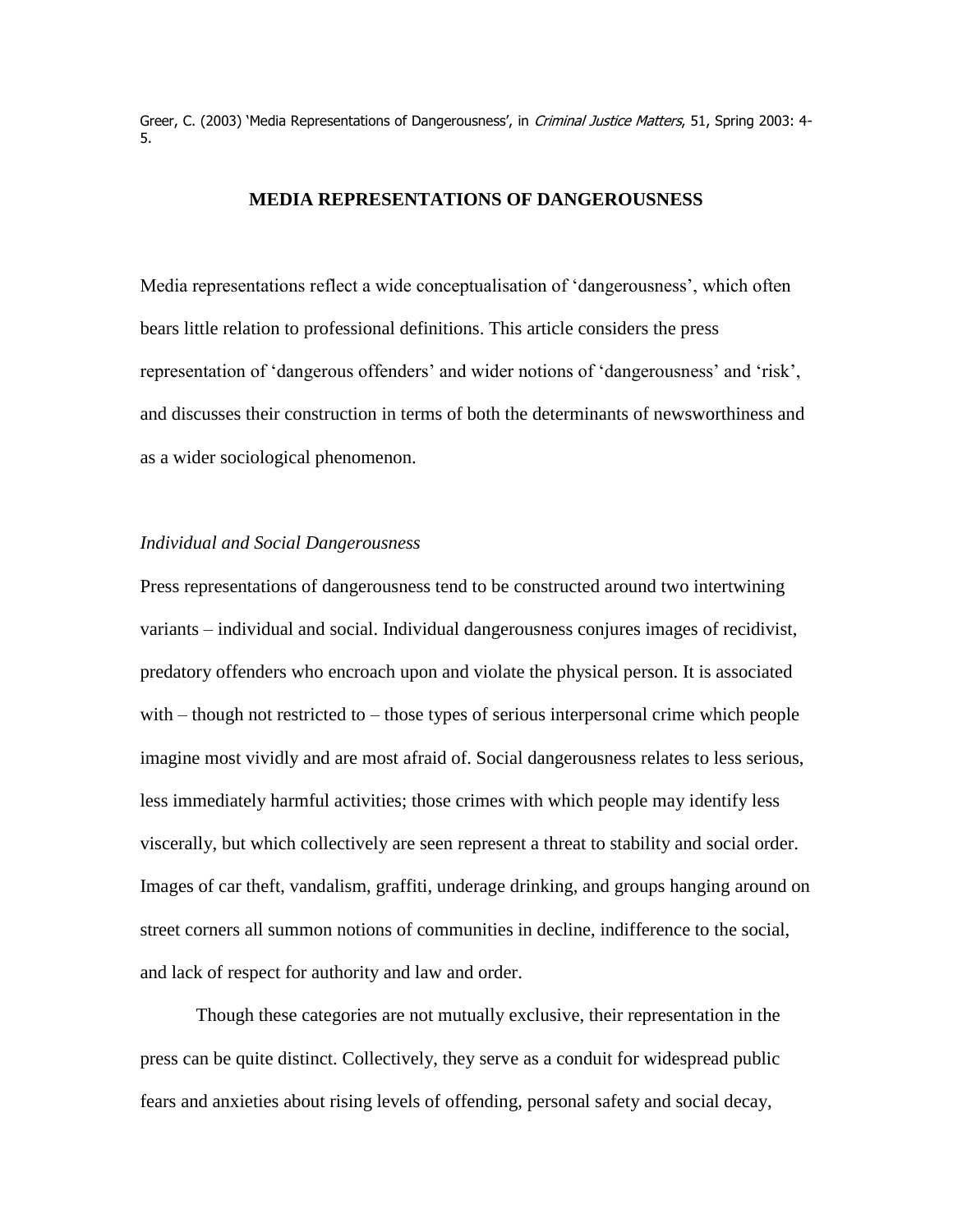constructing a mediated world in which dangerousness is ubiquitous. The print media, of course, represent a diversity of values, interests and beliefs. Some newspapers are more tolerant of complexity than others and individual pieces – notably in the more liberal broadsheets – may at times question the effectiveness of relentlessly toughening up on criminal justice policy. More often, however, press representations lend support to a populist agenda which promotes individual control and containment over wider social reform.

#### *Newsworthiness and Social Decline*

The press interest in stories of serial rapists and predatory paedophiles is not difficult to understand. The criteria that determine 'newsworthiness' include human tragedy, immediacy (the here and now), novelty, dramatic events, and the involvement of deviant personalities. All of these elements are exemplified in narratives of pathological individuals perpetrating serious interpersonal offences against unsuspecting victims, especially when the attacker is still on the loose and could strike again. Though media representations routinely exaggerate the risks of falling victim to predatory interpersonal attacks, their newsworthiness derives in part from their novelty.

Wider, more diffuse notions of social dangerousness do not so obviously meet the criteria for newsworthiness, yet they routinely feature in press discourse. What makes these stories so reportable, in contrast to narratives of predatory violent offenders, is their lack of novelty. They are portrayed as widespread, as commonplace, as 'normal'. Problems of disorder and what is now termed anti-social behaviour, especially as associated with youth, have perennially been used as a visible index of social decline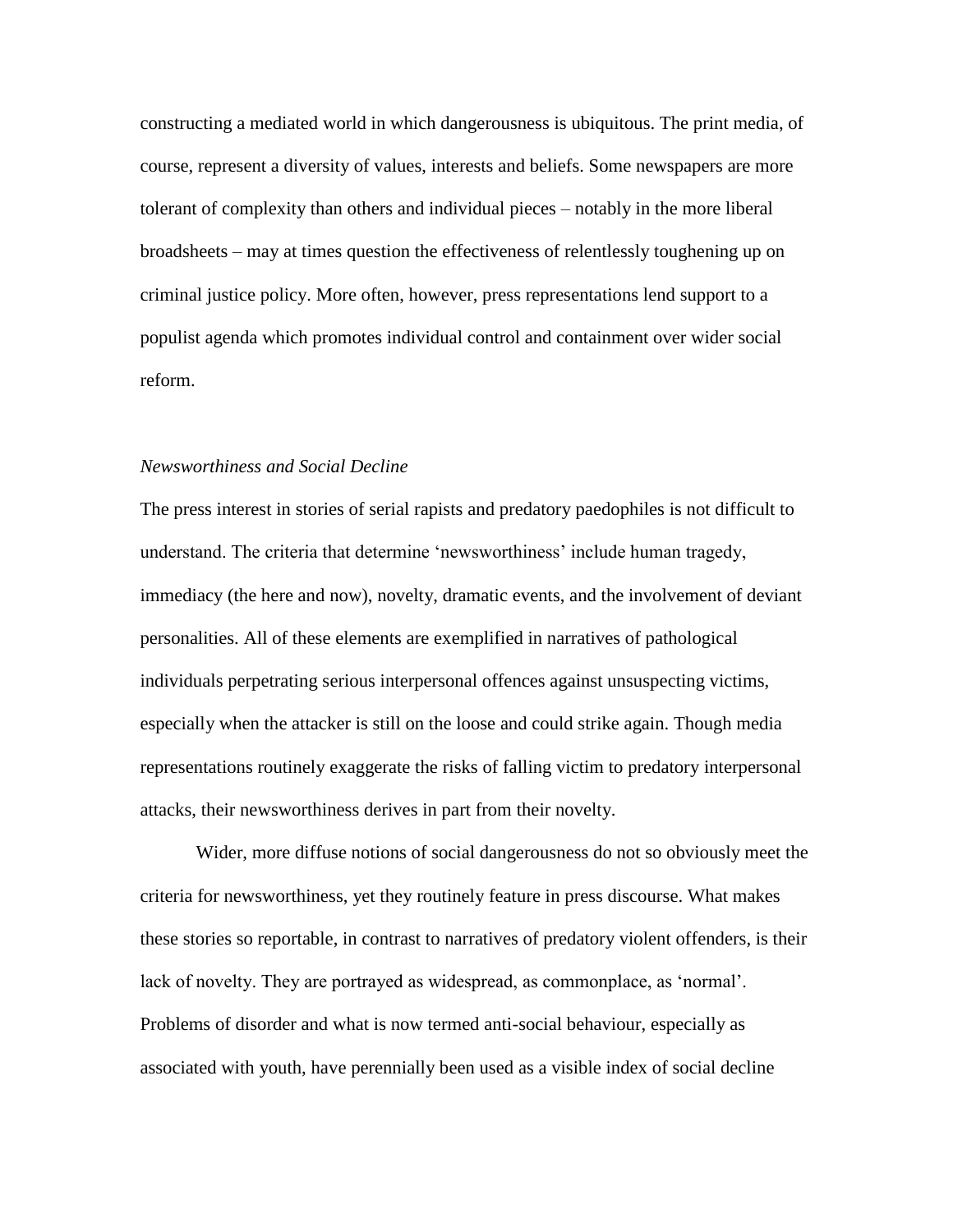(Pearson, 1983). In contemporary society, however, high crime rates are an accepted fact of life, and fear, anxiety and insecurity have become defining characteristics of everyday existence. In this climate of uncertainty, narratives of general social decline and, in particular, the identification of particular groups and individuals to whom blame might be attached, maintain a firm grasp on the public imagination.

#### *Representation, Reaction and Reform*

The relationship between media representations, public opinion and criminal justice policy should not be oversimplified. It is beyond doubt, however, that media and public outcry can exert a significant influence over policy reform. High profile cases – the murder of Sarah Payne in 2000, the Dunblane school massacre in 1996, the murder of toddler James Bulger in 1993 – act as 'crystallising points for public concern' (Levi, 2003: 804). Sustained media attention, incorporating the attribution of blame and demands for punitive action, cannot be separated from policy developments which reflect an intensifying focus on law and order and 'responsibilisation', and the wider climate of social intolerance in which these developments find popular support.

In the wake of schoolgirl Sarah Payne's murder, the *News of the World* embarked on a campaign of 'naming and shaming' convicted child sex offenders in an effort to secure controlled public access to information about offenders released back into the community. The portrayal of all child sex offenders in this and other newspapers as equally dangerous legitimates and, at times, actively encourages their undifferentiated fear and loathing (Greer, 2003). Yet public hostility which frequently borders on the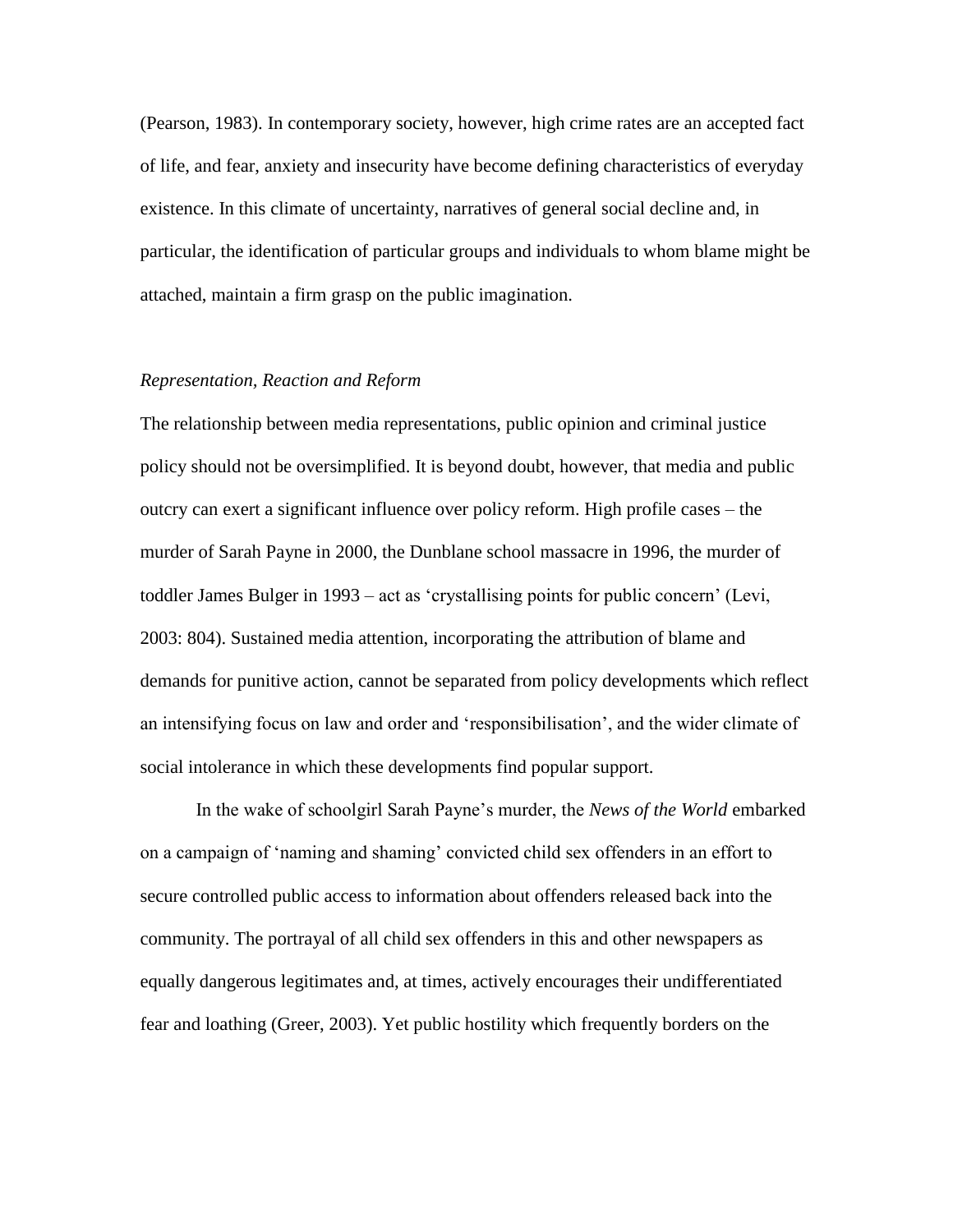hysterical and the resultant exclusion of sex offenders from society does more to increase than decrease the risk of further offences (Wilson and Silverman, 2001).

The classification of Dangerous Severe Personality Disorder (DSPD) was established following outrage at the 1996 murder of Lin and Megan Russell by Michael Stone, who had been diagnosed with a personality disorder several years before. DSPD has no legal or medical status (Farnham and James, 2001), but those identified as suffering from this condition may face indeterminate incarceration, regardless of whether they have actually committed an offence or not.

The punitive rhetoric employed by both tabloids and broadsheets in reporting the James Bulger murder played its part in bringing about the abolition of *doli incapax* – the idea that children aged between ten and thirteen are incapable of committing a criminal offence (Newburn, 2003). Children as young as ten years old may now face the full force of the criminal law, and the severity of sentences available for young offenders has increased considerably.

It is the high profile cases that secure the biggest headlines and seize popular consciousness most forcefully, but in the aftermath of these cases notions of 'potential' dangerousness can be applied to whole groups. The mentally disordered can be portrayed as potential murderers, asylum seekers as potential terrorists, gun club members as potential spree killers. Those featuring in contemporary narratives of risk and dangerousness include rapists, murderers and child molesters, but also drug users, the mentally disordered and, most consistently and insidiously, young people. Once dangerousness is associated with a group rather than an individual, and the potential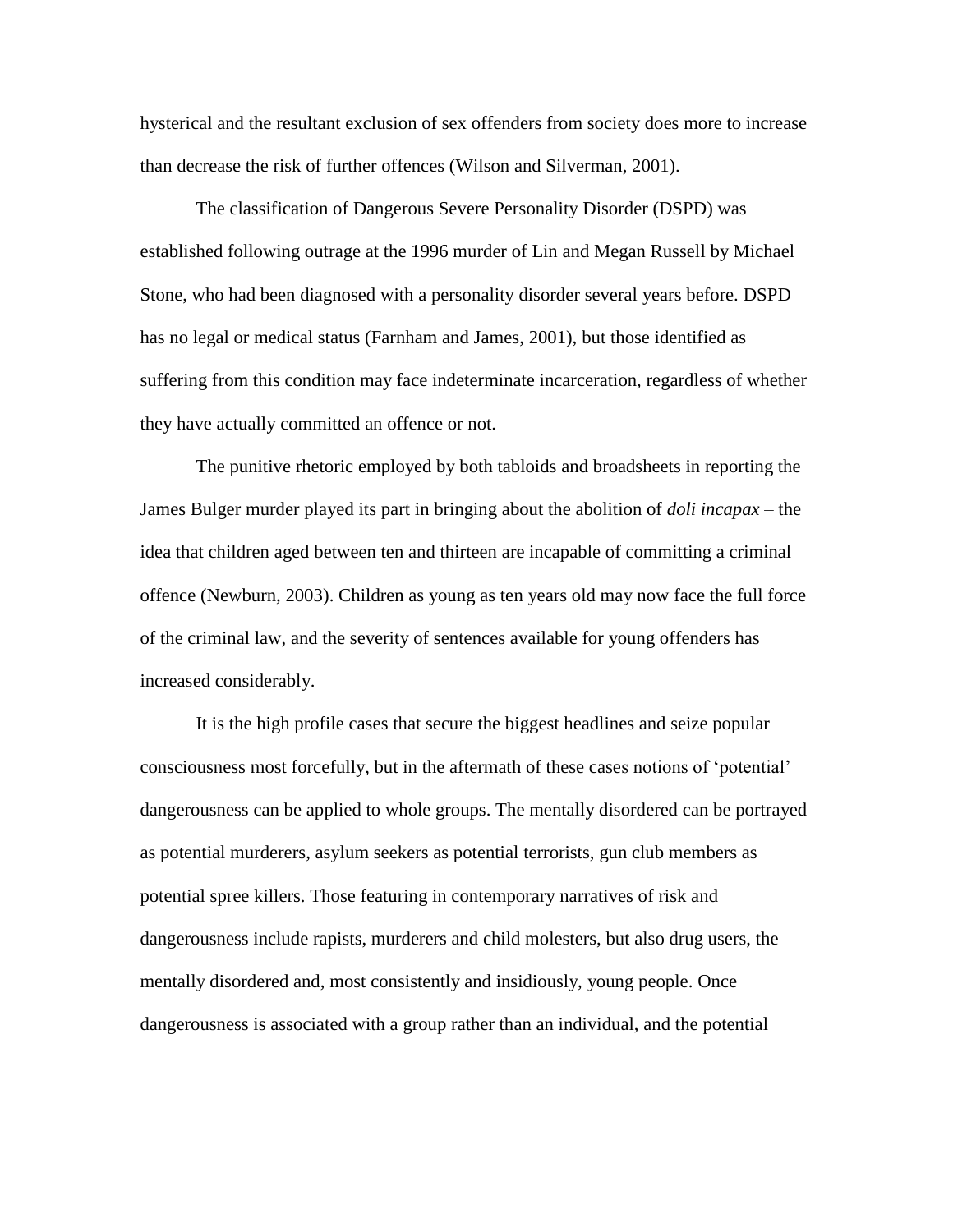threat becomes widespread rather than isolated, the level of deviance required to make the headlines decreases markedly.

#### *The Context of Media Production*

Media images do not exist in a vacuum. They intersect with people's lived experiences in complex and varied ways. That the press overstate the prevalence of violent-sexualinterpersonal attacks does not mean that fear of crime is necessarily irrational. Some people are dangerous. Some communities are in decline. The risks of victimisation are not distributed evenly throughout society. For some people, the crime problem is every bit as acute as the popular tabloids would have us believe.

That said, the inflammatory potential of the press is beyond doubt, and selective and over-generalised narratives of crime and control do little to assuage people's concerns. The contours of crime news production undulate between images of the 'enemy without' – whose representation in the press is based on the commission of serious predatory interpersonal offences, and the 'enemy within', whose very presence may be portrayed as a threat and whose acts need only border on the criminal to attract media scrutiny and public concern. As crime consciousness continues to grow, press representations become increasingly punitive, and society becomes more intolerant, the definition of dangerousness correspondingly expands. A fruitful area for more focused media debate may be the dangers posed by the sections of the press.